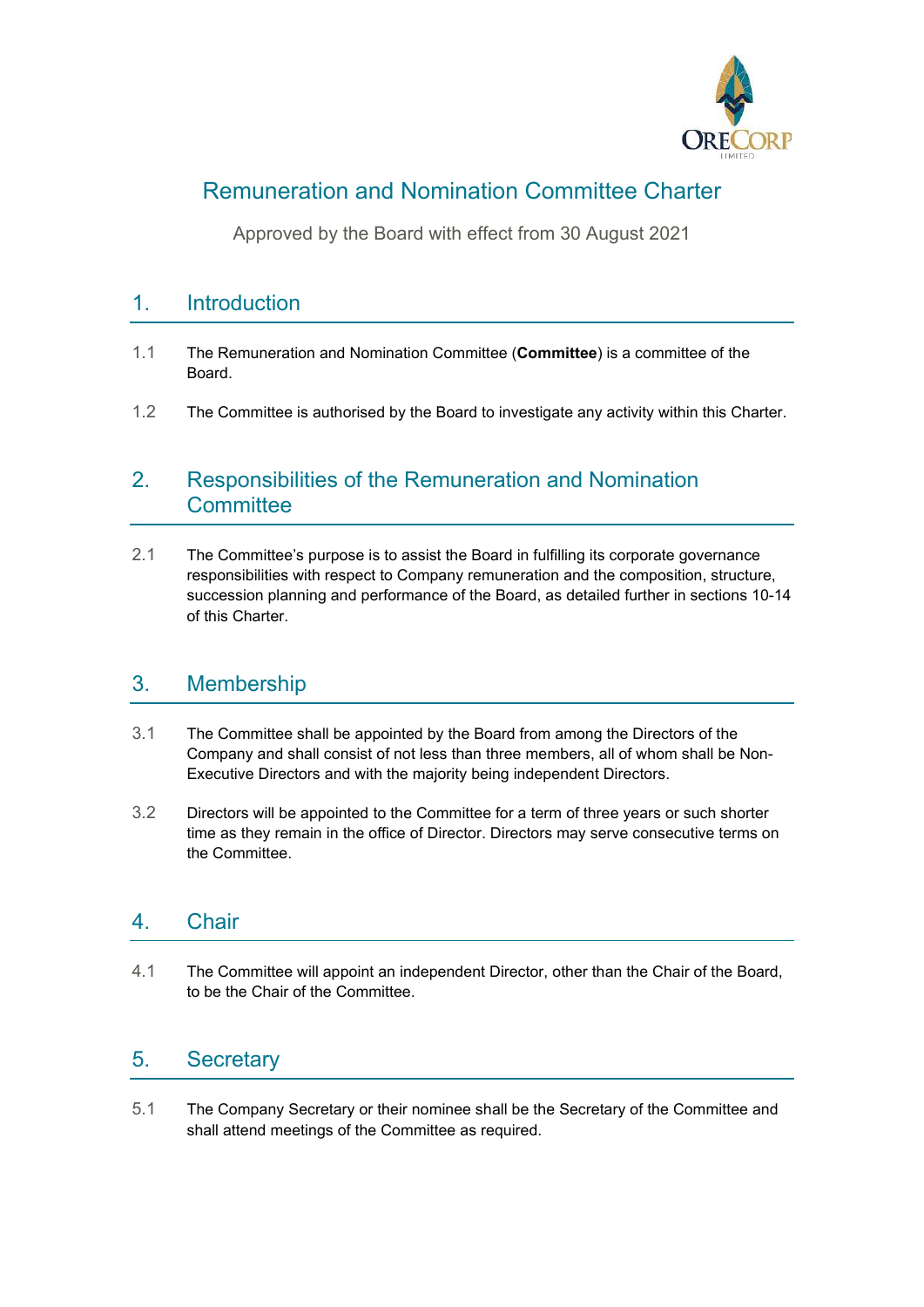- 5.2 The Secretary will be responsible for keeping the minutes of meetings of the Committee and circulating them to Committee members and to the other members of the Board.
- 5.3 The Secretary shall distribute supporting papers for each meeting of the Committee as far in advance as possible.

#### 6. Quorum

6.1 A quorum for a meeting of the Committee shall be two members. In the absence of the Committee Chair or appointed delegate, the members shall elect one of their number as Chair.

#### 7. Other attendees

7.1 The Chief Executive Officer & Managing Director (**CEO & MD**), as well as other officers and key management personnel engaged in executive roles (**Executive Management**) or other individuals, including external third parties, may be invited to be present for all or part of a meeting of the Committee but will not be members of the Committee.

#### 8. Meetings

- 8.1 Committee meetings will be held not less than twice per year to enable the Committee to undertake its role effectively.
- 8.2 Meetings are called by the Secretary, as directed by the Board or at the request of the Chair of the Committee.
- 8.3 Where deemed appropriate by the Chair of the Committee and in accordance with the Company's constitution, meetings and subsequent approvals may be held or concluded by way of a circular written resolution or other means by which all members can participate, such as a conference call.
- 8.4 Decisions will be made by a majority of votes, with the Chair having a casting vote.

#### 9. Reporting procedures

9.1 The Committee will keep minutes of its meetings. The Secretary shall circulate the minutes of the meetings of the Committee to all members of the Committee for comment and change before being signed by the Chair of the Committee and circulated to the Board in accordance with section 17 of this Charter.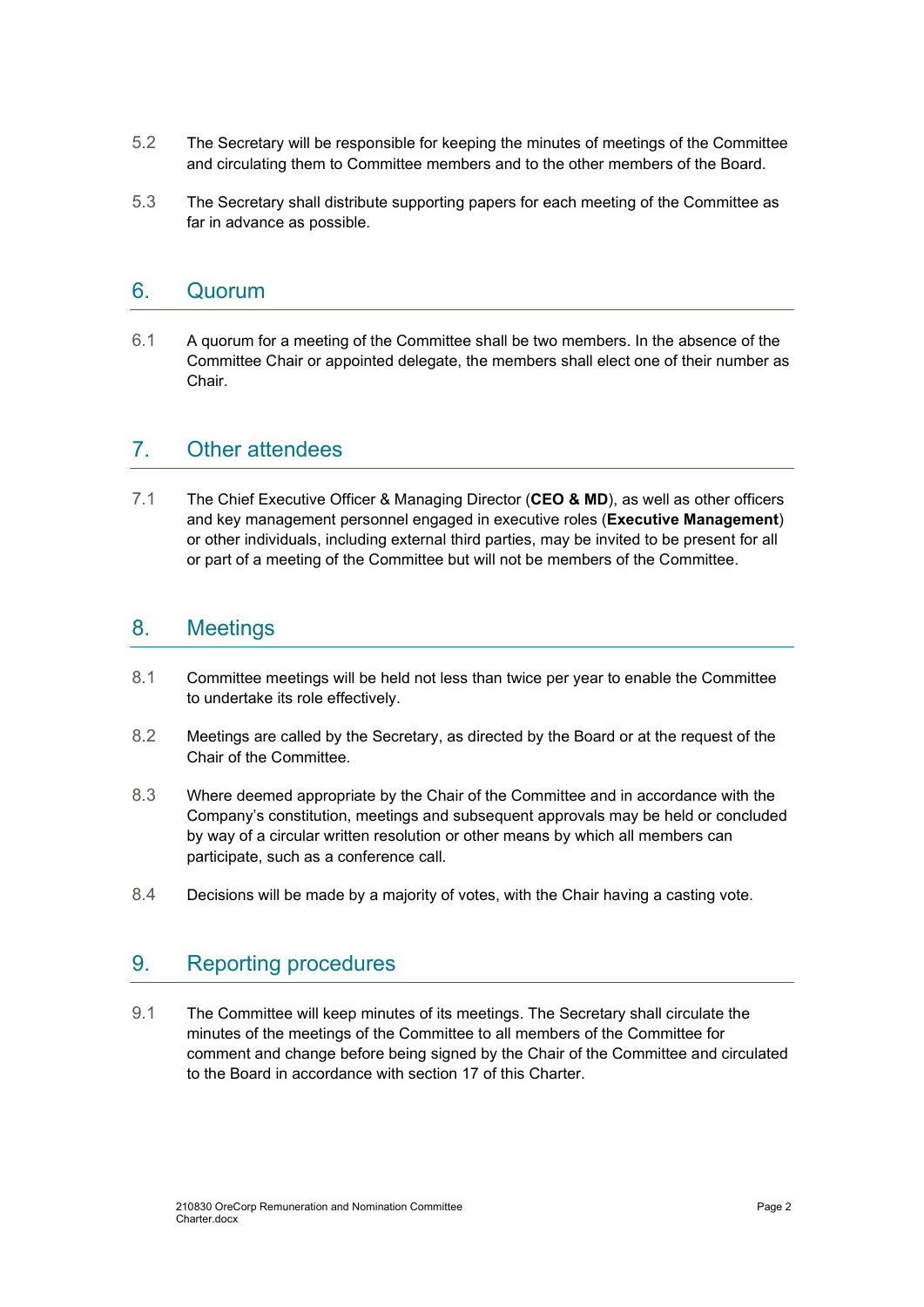### 10. Duties and responsibilities

- 10.1 In order to fulfil its responsibilities to the Board, the Committee shall:
	- (a) Remuneration Strategy
		- (i) Review and approve the Company's remuneration strategy including but not limited to market position, policies and practices.
	- (b) Executive Remuneration Policy
		- (i) Review and approve the Company's recruitment, retention and termination policies and procedures for Executive Management to enable the Company to attract and retain executives who can create value for shareholders;
		- (ii) Review the on-going appropriateness and relevance of the executive remuneration policy and other executive benefit programs;
		- (iii) Ensure that remuneration policies fairly and responsibly reward executives having regard to the performance of the Company, the performance of the executive and prevailing remuneration expectations in the market;
		- (iv) Review superannuation arrangements for Executive Management and other employees; and
		- (v) Consider whether there is any gender or other inappropriate bias in remuneration for Executive Management or other employees.
	- (c) Executive Management
		- (i) Consider and make recommendations to the Board on the remuneration for each Executive Director (including base pay, incentive payments, equity awards, retirement rights, service contracts) having regard to the executive remuneration policy;
		- (ii) Review and approve the proposed remuneration (including incentive awards, equity awards and service contracts) for other members of Executive Management. As part of this review the Committee will oversee an annual performance evaluation of the Company's entire executive team. This evaluation is based on specific criteria, including the business performance of the Company and its subsidiaries, whether strategic objectives are being achieved and the development of management and personnel; and
		- (iii) Ensure there are plans in place to manage the succession of the CEO & MD and other members of Executive Management.

At no time, will any individual Director or member of Executive Management be involved in deciding his or her own remuneration (noting this statement is not intended to apply to any determination by the Board as to how the pool of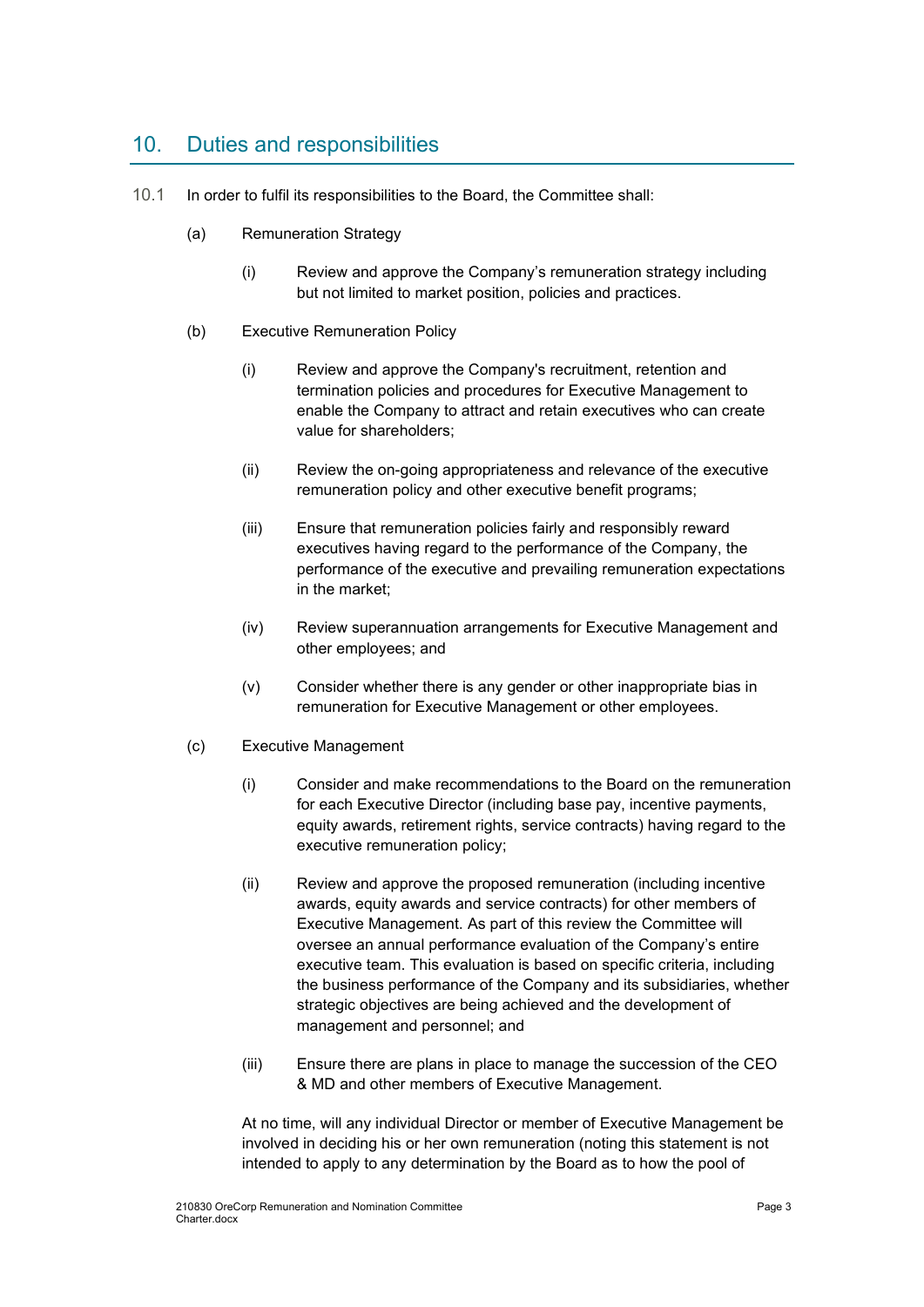Directors' fees approved by security holders should be allocated, as referred below).

- (d) Non-Executive Directors
	- (i) Review and recommend to the Board the remuneration of Non-Executive Directors; and
	- (ii) Review the Company's remuneration framework for Non-Executive Directors, including the process by which any pool of Directors' fees approved by security holders is allocated to Directors.
- (e) Incentive Plans
	- (i) Review and approve the design of any cash-based executive incentive plans (**Incentive Plans**).
- (f) Equity Plans
	- (i) Review and approve any equity-based incentive plans that may be introduced (**Equity Plans**) in light of legislative, regulatory and market developments;
	- (ii) For each Equity Plan, determine each year whether awards will be made under that Plan;
	- (iii) Review and approve total proposed awards under each Equity Plan;
	- (iv) In addition to considering awards to members of Executive Management, review and approve proposed awards under each Equity Plan on an individual basis for other employees as required under the rules governing each Equity Plan or as determined by the Committee; and
	- (v) Review, approve and keep under review performance hurdles for each Equity Plan.
- (g) Remuneration Report
	- (i) Oversee the preparation of the annual Remuneration Report for inclusion in the Company's Annual Report and recommend the Report to the Board for approval.
- (h) Nomination

The Committee shall periodically review and consider the structure and balance of the Board and make recommendations regarding appointments, retirements and terms of office of Directors. In particular, the Committee is to:

(i) Regularly evaluate the size and mix of skills, experience, expertise and diversity of the existing Board. In particular, the Committee is to identify the particular skills and diversity that will best increase the Board's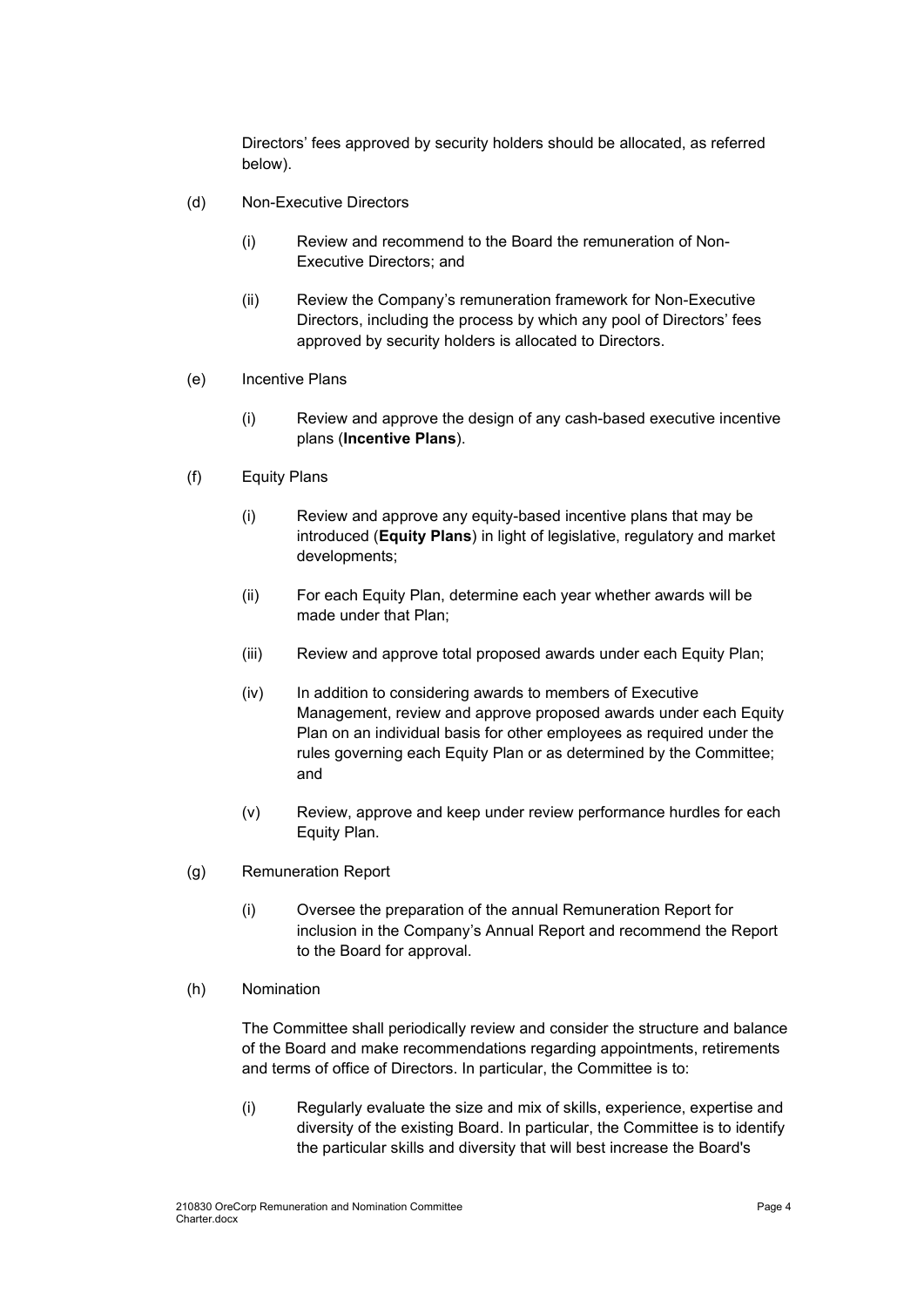effectiveness and prepare a description of the role and capabilities required for the particular appointment. Consideration is also given to the balance of independent Directors on the Board;

- (ii) Identify and recommend to the Board candidates for the Board after:
	- (A) Considering the necessary and desirable competencies of new Board members to ensure the appropriate size and mix of skills, experience, expertise and diversity;
	- (B) Assessing how the candidates can contribute to the strategic direction of the Company; and
	- (C) Undertaking appropriate background checks, including checks as to the candidate's character, experience, education, criminal record and bankruptcy history;
- (iii) Approve and review induction procedures for new appointees to the Board to ensure they can effectively discharge their responsibilities;
- (iv) Consider and if considered necessary, recommend appropriate continuing professional development programs for Directors;
- (v) Assess and consider the time commitment required by a Non-Executive Director to properly fulfil their duty to the Company and advise the Board accordingly;
- (vi) Consider and recommend to the Board candidates for election or reelection to the Board at each annual shareholders' meeting;
- (vii) Review directorships in other companies held by or offered to Directors and members of Executive Management (noting all Non-Executive Directors should inform the Chair of the Board as well as the Chair of the Committee before accepting any new appointment as a director of another listed entity, any other material directorship or any other position with a significant time commitment attached);
- (viii) Review succession plans for the Board with a view to maintaining an appropriate balance of skills and experience on the Board;
- (ix) Arrange an annual performance evaluation of the Board, its Committees and individual Directors;
- (x) Ensure new Directors enter into a written agreement with the Company, setting out the terms of their appointment. The new Directors must also provide consent to act and undergo induction by the Board; and
- (xi) Make recommendations to the Board on the terms and conditions of appointment to, and removal and retirement from, the Board.
- (i) Other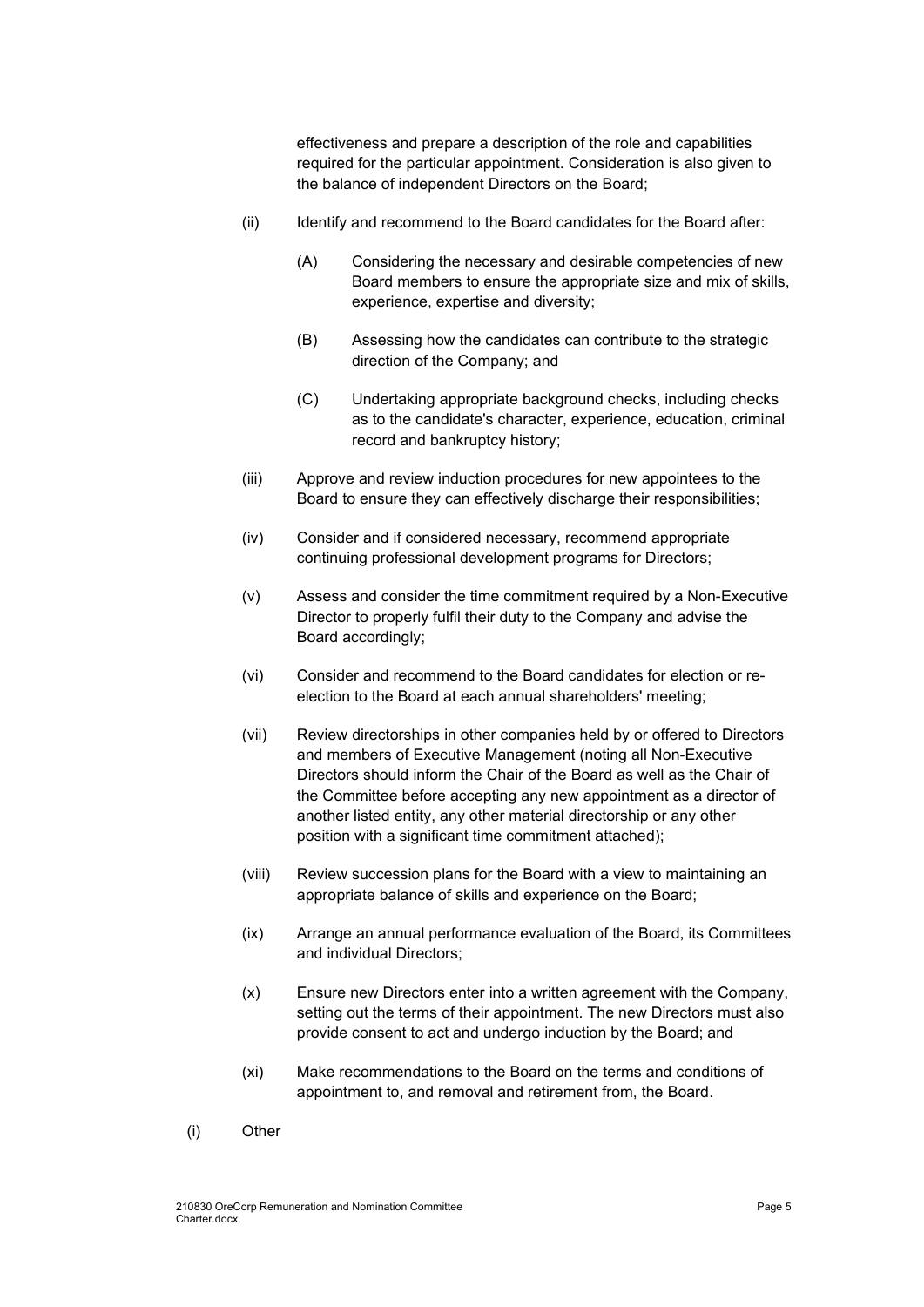The Committee shall perform other duties and activities that it or the Board considers appropriate.

### 11. Executive Remuneration

- 11.1 In recommending the remuneration for Executive Directors and other members of Executive Management pursuant to section 10.1(c) of this Charter (**Executives**), the Committee is to consider the guidelines set out in Box 8.2 of the ASX Corporate Governance Council's Corporate Governance Principles and Recommendations:
	- (a) **Composition:** remuneration packages for Executives should include an appropriate balance of fixed remuneration and performance-based remuneration;
	- (b) **Fixed Remuneration**: should be reasonable and fair, taking into account the Company's obligations at law and labour market conditions, and should be relative to the scale of the Company's business. It should reflect core performance requirements and expectations;
	- (c) **Performance Based Remuneration**: should be clearly linked to clearly specified performance targets. These targets should be aligned to the Company's short, medium and longer-term performance objectives and should be consistent with the Company's circumstances, purpose, strategic goals and Statement of Vision, Mission and Values. Discretion should be retained where appropriate to prevent performance-based remuneration rewarding conduct that is contrary to the Company's values or risk appetite;
	- (d) **Equity Based Remuneration:** well-designed equity-based remuneration, including options or performance rights, can be an effective form of remuneration, especially when linked to hurdles that are aligned to the Company's short, medium and longer-term performance objectives. Care needs to be taken to ensure such remuneration schemes do not lead to "shorttermism" or the taking of undue risks; and
	- (e) **Termination Payments**: termination payments, if any, for Executives should be agreed in advance and the agreement should clearly address what will happen in the case of early termination. There should be no payment for removal for misconduct.
- 11.2 To the extent that the Company, on advice from the Committee, adopts a different remuneration structure than is set out in section 11.1 for its Executives, the Committee shall document its reasons for the purpose of disclosure to stakeholders of the Company.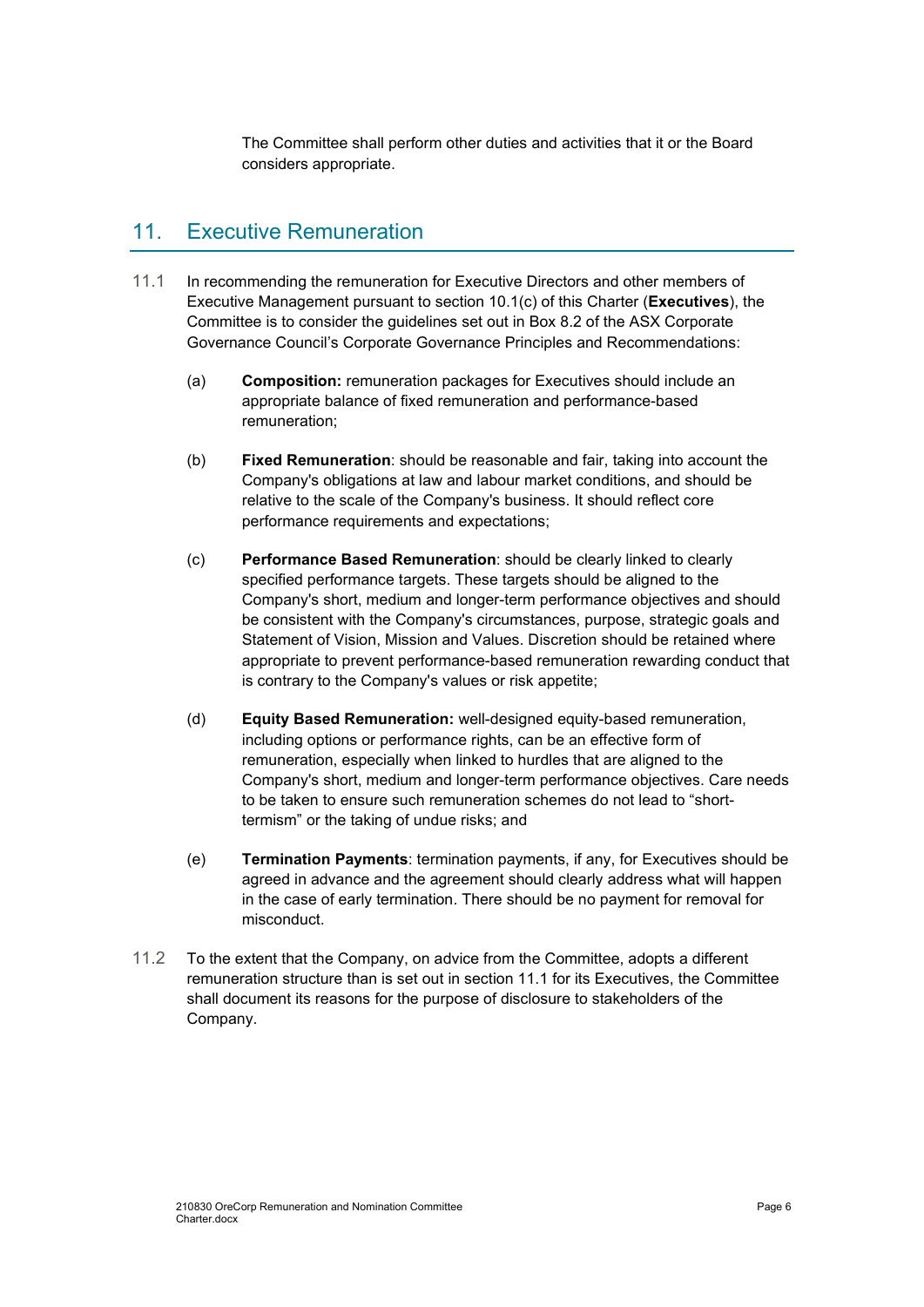### 12. Non-Executive Remuneration

- 12.1 In considering the levels of remuneration for Non-Executive Directors, the Committee is to consider the guidelines set out in Box 8.2 of the ASX Corporate Governance Council's Corporate Governance Principles and Recommendations:
	- (a) **Composition:** Non-Executive Directors should be remunerated by way of cash fees, superannuation contributions and non-cash benefits in lieu of fees (such as salary sacrifice into superannuation or equity);
	- (b) **Fixed Remuneration**: levels of fixed remuneration for Non-Executive Directors should reflect the time commitment and responsibilities of the role;
	- (c) **Performance Based Remuneration**: Non-Executive Directors should not receive performance-based remuneration as it may lead to bias in their decision-making and compromise their objectivity;
	- (d) **Equity Based Remuneration:** it is generally acceptable for Non-Executive Directors to receive securities as part of their remuneration to align their interests with the interests of other security holders. However, Non-Executive Directors generally should not receive options with performance hurdles attached or performance rights as part of their remuneration as it may lead to bias in their decision-making and compromise their objectivity; and
	- (e) **Termination Payments**: Non-Executive Directors should not be provided with retirement benefits other than superannuation.
- 12.2 To the extent that the Company, on advice from the Committee, adopts a different remuneration structure for its Non-Executive Directors than is set out in section 12.1, the Committee shall document its reasons for the purpose of disclosure to stakeholders of the Company.
- 12.3 There are no minimum shareholding requirements for Non-Executive Directors.

#### 13. Nomination and election of a Director

- 13.1 Where a proposed Director is put forth for election, the Committee must ensure the following information is provided to shareholders:
	- (a) Biographical details
	- (b) Details of material directorships
	- (c) If the proposed Director is standing for the first time:
		- (i) Confirmation that appropriate checks have been undertaken by the Company;
		- (ii) If any information of concern has been revealed by such checks;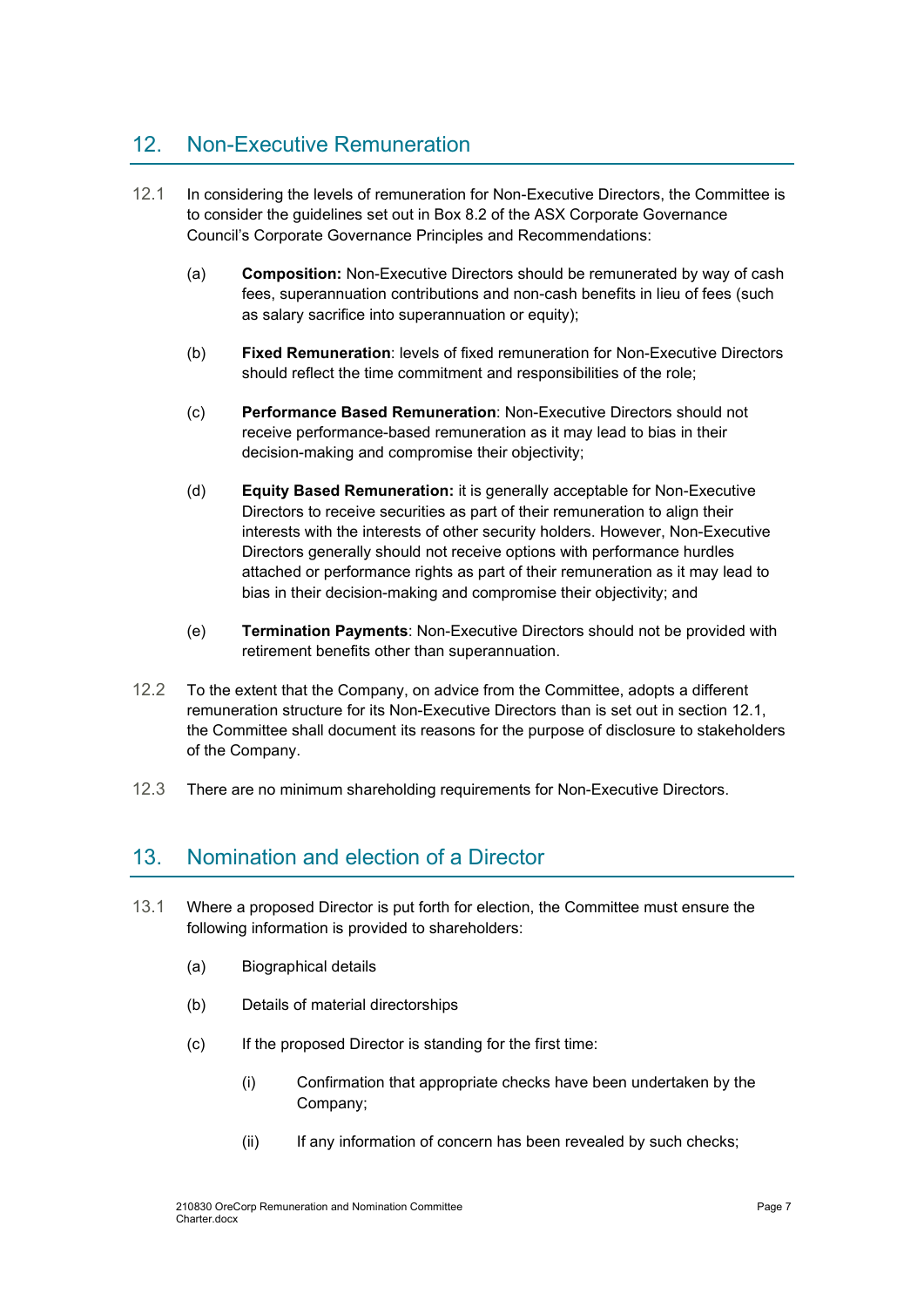- (iii) Details of any potential conflicts of interest;
- (iv) Whether the Board will consider the proposed Director as independent; and
- (d) If the proposed Director is standing for re-election, the term of office currently served by the Director and whether the Board considers the Director independent.
- 13.2 Where the Committee appoints a Director prior to completion of appropriate background checks, it must ensure that the Director gives an unequivocal undertaking to resign should the Company receive an outstanding check which it considers unsatisfactory.

### 14. Approvals

- 14.1 The Committee must approve the following prior to their implementation:
	- (a) Changes to the remuneration or contract terms of members of Executive Management;
	- (b) Any Incentive Plans, Equity Plans, and amendments to such Plans;
	- (c) Total level of awards proposed under any Incentive Plan or Equity Plan; and
	- (d) Termination payments to members of Executive Management. Termination payments to other departing employees should be reported to the Committee at its next meeting.

#### 15. Reliance on information or professional or expert advice

- 15.1 Each member of the Committee is entitled to rely on information, or professional or expert advice, to the extent permitted by law, given or prepared by:
	- (a) An employee of the Company or any of its controlled entities, whom the member believes on reasonable grounds to be reliable and competent in relation to the matters concerned;
	- (b) A professional adviser or expert in relation to matters that the member believes on reasonable grounds to be within the person's professional or expert competence (noting section 16.2 below); or
	- (c) Another Director of the Company or any of its controlled entities, in relation to matters within the Director authority.